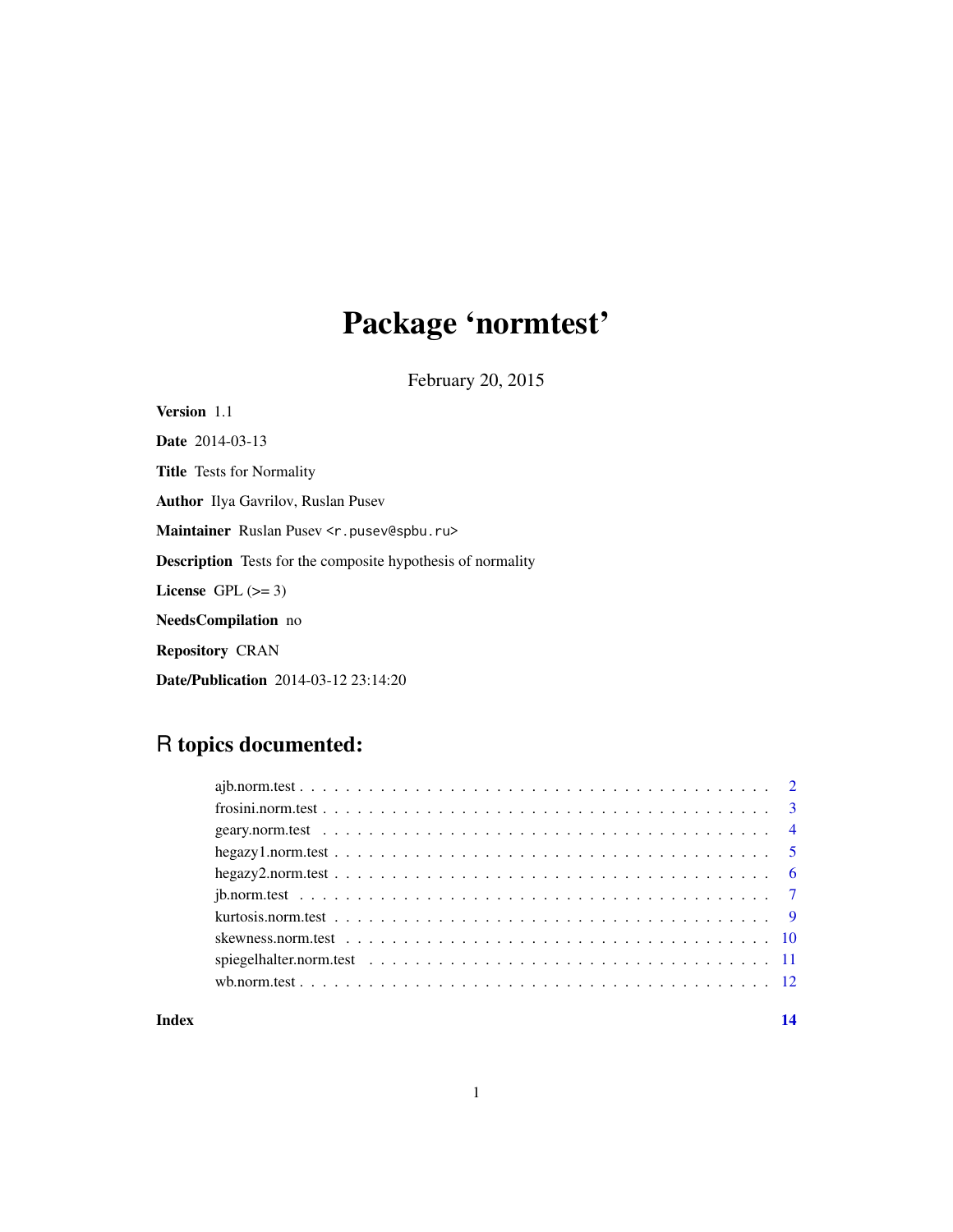<span id="page-1-0"></span>

#### Description

Performs adjusted Jarque–Bera test for the composite hypothesis of normality, see Urzua (1996).

#### Usage

```
ajb.norm.test(x, nrepl=2000)
```
# Arguments

|       | a numeric vector of data values.                      |
|-------|-------------------------------------------------------|
| nrepl | the number of replications in Monte Carlo simulation. |

#### Details

The adjusted Jarque–Bera test for normality is based on the following statistic:

$$
AJB = \frac{(\sqrt{b_1})^2}{\text{Var}(\sqrt{b_1})} + \frac{(b_2 - \text{E}(b_2))^2}{\text{Var}(b_2)},
$$

where

$$
\sqrt{b_1} = \frac{\frac{1}{n} \sum_{i=1}^n (X_i - \overline{X})^3}{\left(\frac{1}{n} \sum_{i=1}^n (X_i - \overline{X})^2\right)^{3/2}}, \quad b_2 = \frac{\frac{1}{n} \sum_{i=1}^n (X_i - \overline{X})^4}{\left(\frac{1}{n} \sum_{i=1}^n (X_i - \overline{X})^2\right)^{2}},
$$
  
\n
$$
\text{Var}\left(\sqrt{b_1}\right) = \frac{6(n-2)}{(n+1)(n+3)}, \quad E\left(b_2\right) = \frac{3(n-1)}{n+1}, \quad \text{Var}\left(b_2\right) = \frac{24n(n-2)(n-3)}{(n+1)^2(n+3)(n+5)}.
$$

The p-value is computed by Monte Carlo simulation.

# Value

A list with class "htest" containing the following components:

| statistic | the value of the adjusted Jarque–Bera statistic.                |
|-----------|-----------------------------------------------------------------|
| p.value   | the p-value for the test.                                       |
| method    | the character string "Adjusted Jarque-Bera test for normality". |
| data.name | a character string giving the name(s) of the data.              |

# Author(s)

Ilya Gavrilov and Ruslan Pusev

# References

Urzua, C. M. (1996): On the correct use of omnibus tests for normality. — Economics Letters, vol. 53, pp. 247–251.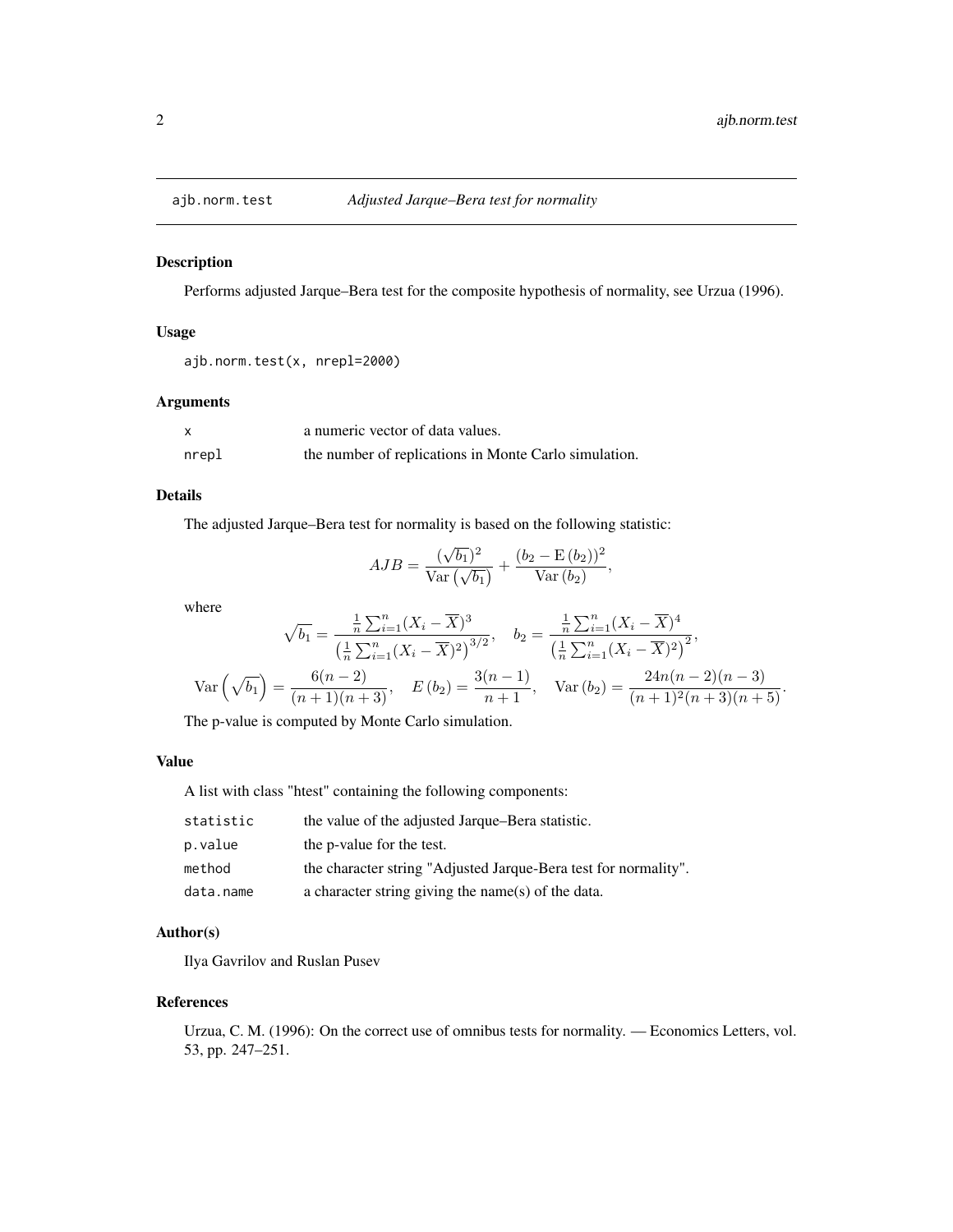# <span id="page-2-0"></span>frosini.norm.test 3

# Examples

```
ajb.norm.test(rnorm(100))
ajb.norm.test(abs(runif(100,-2,5)))
```
frosini.norm.test *Frosini test for normality*

# Description

Performs Frosini test for the composite hypothesis of normality, see e.g. Frosini (1987).

# Usage

frosini.norm.test(x, nrepl=2000)

# Arguments

| X     | a numeric vector of data values.                      |
|-------|-------------------------------------------------------|
| nrepl | the number of replications in Monte Carlo simulation. |

# Details

The Frosini test for normality is based on the following statistic:

$$
B_n = \frac{1}{\sqrt{n}} \sum_{i=1}^n \left| \Phi(Y_i) - \frac{i - 0.5}{n} \right|,
$$

where

$$
Y_i = \frac{X_{(i)} - \overline{X}}{s}, \quad s^2 = \frac{1}{n} \sum_{i=1}^n (X_i - \overline{X})^2.
$$

The p-value is computed by Monte Carlo simulation.

#### Value

A list with class "htest" containing the following components:

| statistic | the value of the Frosini statistic.                |
|-----------|----------------------------------------------------|
| p.value   | the p-value for the test.                          |
| method    | the character string "Frosini test for normality". |
| data.name | a character string giving the name(s) of the data. |

#### Author(s)

Ilya Gavrilov and Ruslan Pusev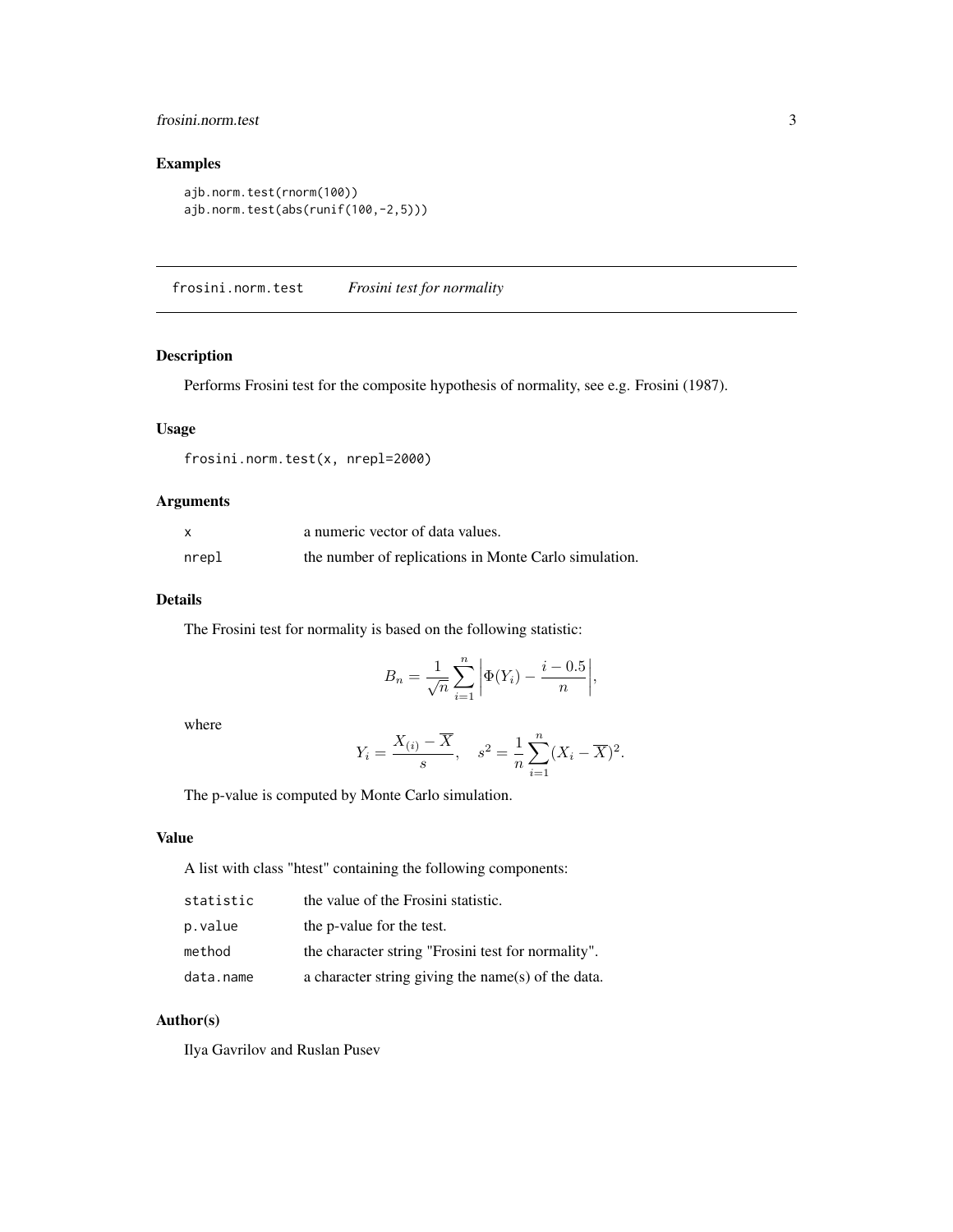#### References

Frosini, B.V. (1987): On the distribution and power of a goodness-of-fit statistic with parametric and nonparametric applications, "Goodness-of-fit". (Ed. by Revesz P., Sarkadi K., Sen P.K.) — Amsterdam-Oxford-New York: North-Holland. — Pp. 133–154.

# Examples

```
frosini.norm.test(rnorm(100))
frosini.norm.test(runif(100,-1,1))
```
geary.norm.test *Geary test for normality*

#### Description

Performs Geary test for the composite hypothesis of normality, see Geary (1935).

#### Usage

```
geary.norm.test(x, nrepl=2000)
```
# Arguments

| X     | a numeric vector of data values.                      |
|-------|-------------------------------------------------------|
| nrepl | the number of replications in Monte Carlo simulation. |

#### Details

The Geary test for normality is based on the following statistic:

$$
d = \frac{1}{ns} \sum_{i=1}^{n} |X_i - \overline{X}|,
$$

where

$$
s^{2} = \frac{1}{n} \sum_{i=1}^{n} (X_{i} - \overline{X})^{2}.
$$

The p-value is computed by Monte Carlo simulation.

#### Value

A list with class "htest" containing the following components:

| statistic | the value of the Geary statistic.                  |
|-----------|----------------------------------------------------|
| p.value   | the p-value for the test.                          |
| method    | the character string "Geary test for normality".   |
| data.name | a character string giving the name(s) of the data. |

<span id="page-3-0"></span>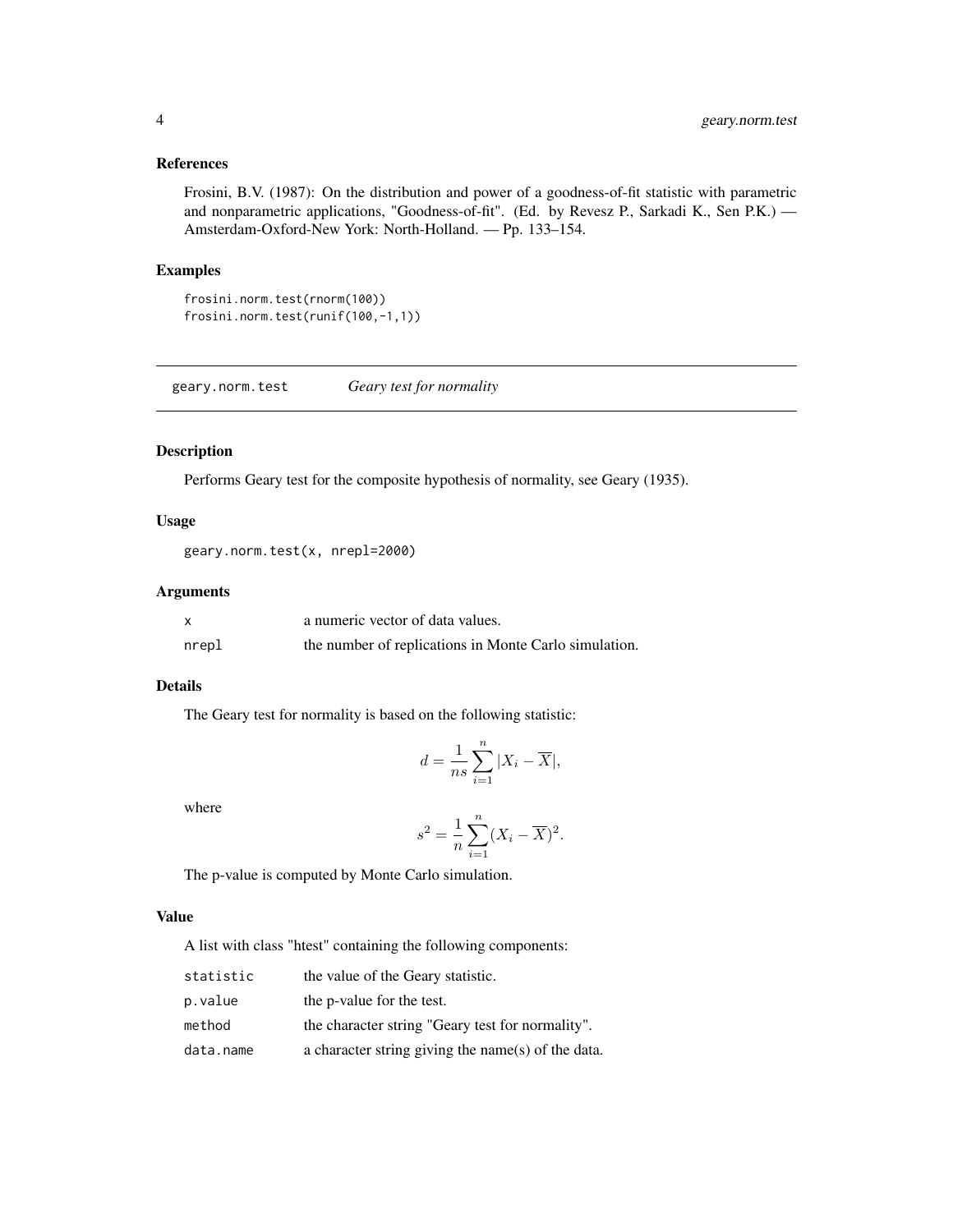# <span id="page-4-0"></span>hegazy1.norm.test 5

# Author(s)

Ilya Gavrilov and Ruslan Pusev

#### References

Geary, R. C. (1935): The ratio of the mean deviation to the standard deviation as a test of normality. — Biometrika, vol. 27, pp. 310–332.

# Examples

```
geary.norm.test(rnorm(100))
geary.norm.test(runif(100,-1,1))
```
hegazy1.norm.test *Hegazy–Green test for normality*

#### Description

Performs Hegazy–Green test for the composite hypothesis of normality, see e.g. Hegazy and Green (1975).

# Usage

```
hegazy1.norm.test(x, nrepl=2000)
```
#### Arguments

|       | a numeric vector of data values.                      |
|-------|-------------------------------------------------------|
| nrepl | the number of replications in Monte Carlo simulation. |

#### Details

The Hegazy–Green test for normality is based on the following statistic:

$$
T_1 = \frac{1}{n} \sum_{i=1}^{n} \left| Y_i - \Phi^{-1} \left( \frac{i}{n+1} \right) \right|,
$$

where

$$
Y_i = \frac{X_{(i)} - \overline{X}}{s}, \quad s^2 = \frac{1}{n} \sum_{i=1}^n (X_i - \overline{X})^2.
$$

The p-value is computed by Monte Carlo simulation.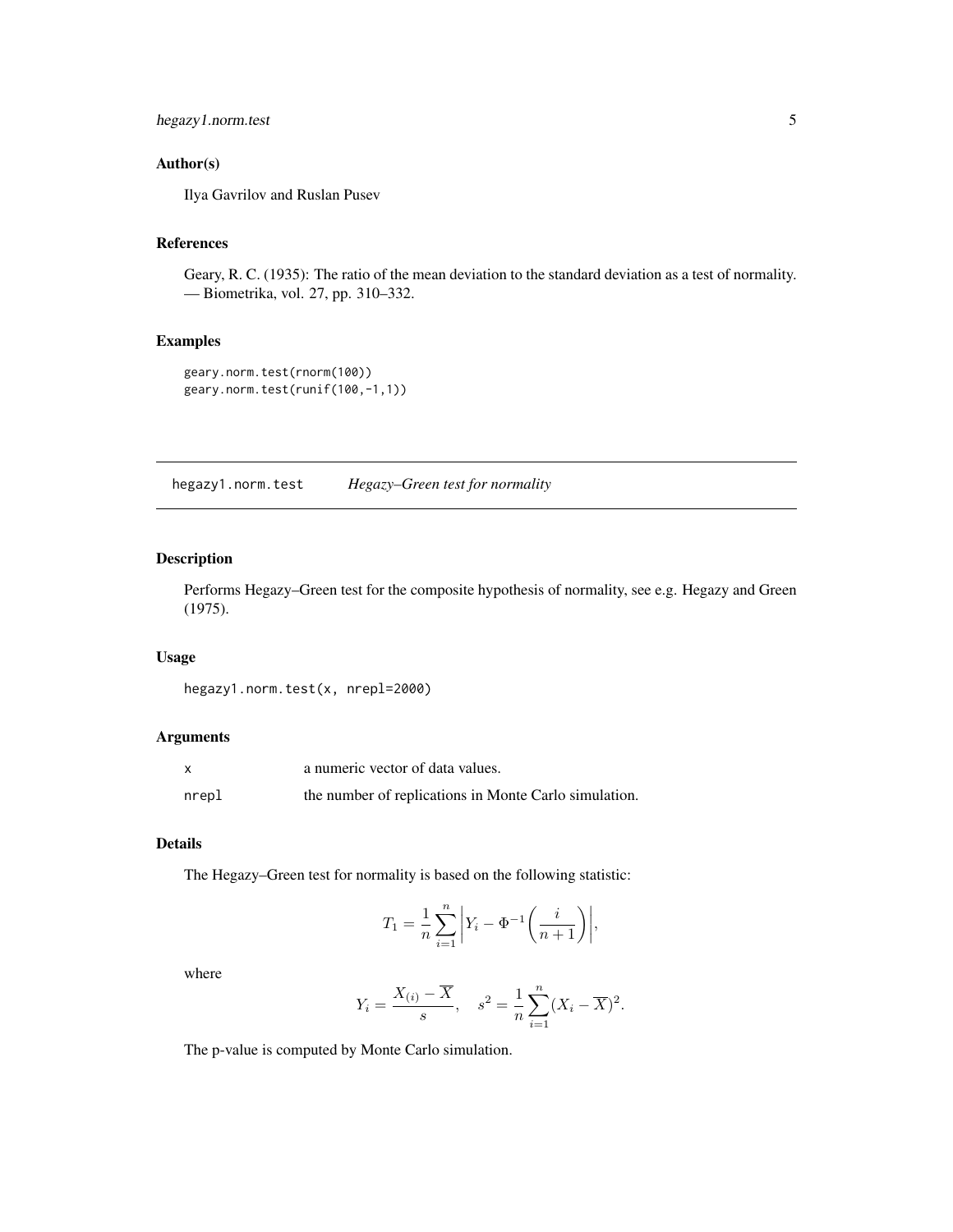<span id="page-5-0"></span>A list with class "htest" containing the following components:

| statistic | the value of the Hegazy–Green statistic.                |
|-----------|---------------------------------------------------------|
| p.value   | the p-value for the test.                               |
| method    | the character string "Hegazy-Green test for normality". |
| data.name | a character string giving the name(s) of the data.      |

#### Author(s)

Ilya Gavrilov and Ruslan Pusev

#### References

Hegazy, Y. A. S. and Green, J. R. (1975): Some new goodness-of-fit tests using order statistics. — Journal of the Royal Statistical Society. Series C (Applied Statistics), vol. 24, pp. 299–308.

#### Examples

```
hegazy1.norm.test(rnorm(100))
hegazy1.norm.test(runif(100,-1,1))
```
hegazy2.norm.test *Hegazy–Green test for normality*

#### Description

Performs Hegazy–Green test for the composite hypothesis of normality, see e.g. Hegazy and Green (1975).

#### Usage

```
hegazy2.norm.test(x, nrepl=2000)
```
# Arguments

|       | a numeric vector of data values.                      |
|-------|-------------------------------------------------------|
| nrepl | the number of replications in Monte Carlo simulation. |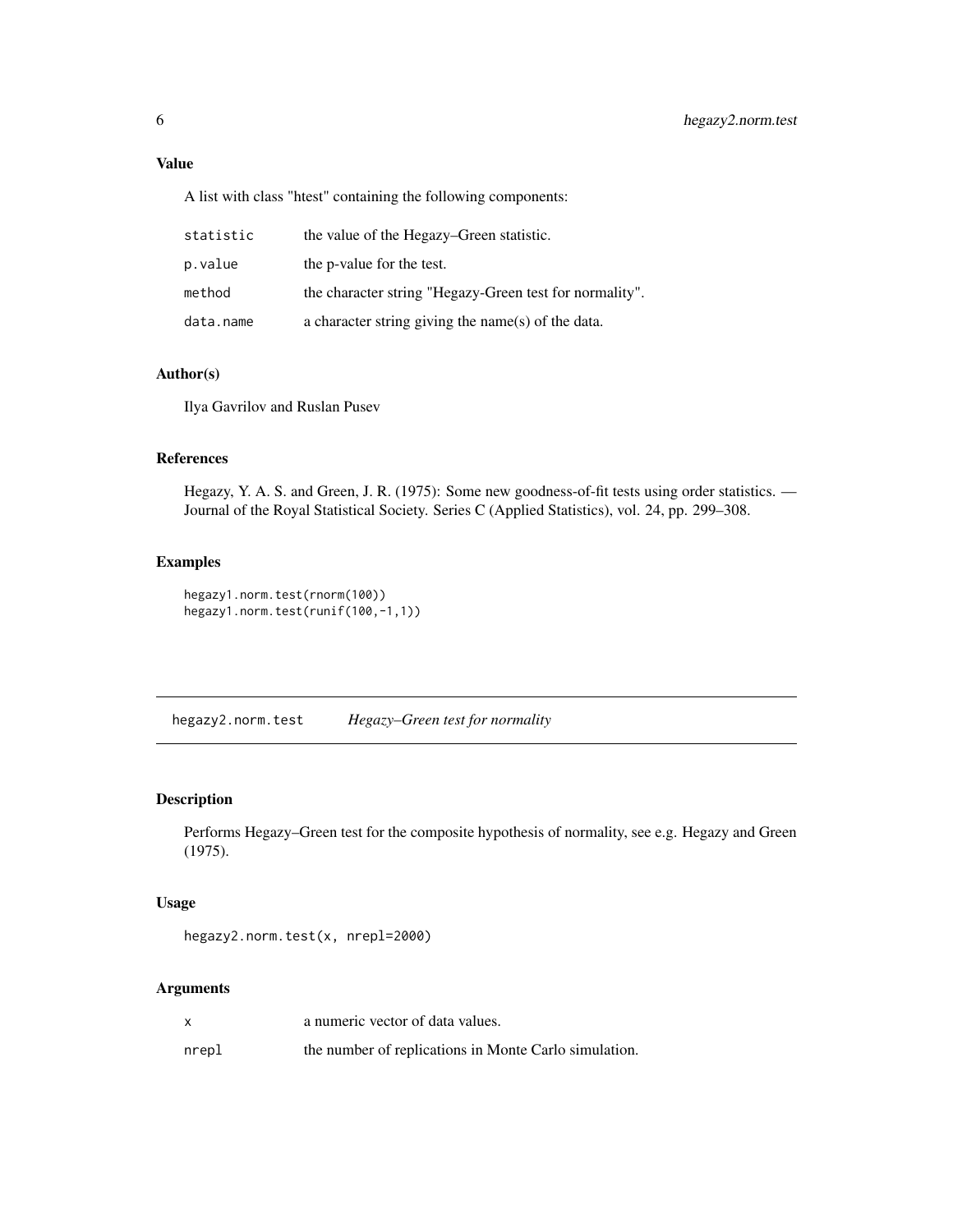# <span id="page-6-0"></span>jb.norm.test 7

#### Details

The Hegazy–Green test for normality is based on the following statistic:

$$
T_2 = \frac{1}{n} \sum_{i=1}^n \left( Y_i - \Phi^{-1} \left( \frac{i}{n+1} \right) \right)^2.
$$

where

$$
Y_i = \frac{X_{(i)} - \overline{X}}{s}, \quad s^2 = \frac{1}{n} \sum_{i=1}^n (X_i - \overline{X})^2.
$$

The p-value is computed by Monte Carlo simulation.

# Value

A list with class "htest" containing the following components:

| statistic | the value of the Hegazy–Green statistic.                |
|-----------|---------------------------------------------------------|
| p.value   | the p-value for the test.                               |
| method    | the character string "Hegazy-Green test for normality". |
| data.name | a character string giving the name(s) of the data.      |

#### Author(s)

Gavrilov Ilya and Ruslan Pusev

# References

Hegazy, Y. A. S. and Green, J. R. (1975): Some new goodness-of-fit tests using order statistics. — Journal of the Royal Statistical Society. Series C (Applied Statistics), vol. 24, pp. 299–308.

# Examples

```
hegazy2.norm.test(rnorm(100))
hegazy2.norm.test(runif(100,-1,1))
```
jb.norm.test *Jarque–Bera test for normality*

#### Description

Performs Jarque–Bera test for the composite hypothesis of normality, see Jarque and Bera (1987).

#### Usage

jb.norm.test(x, nrepl=2000)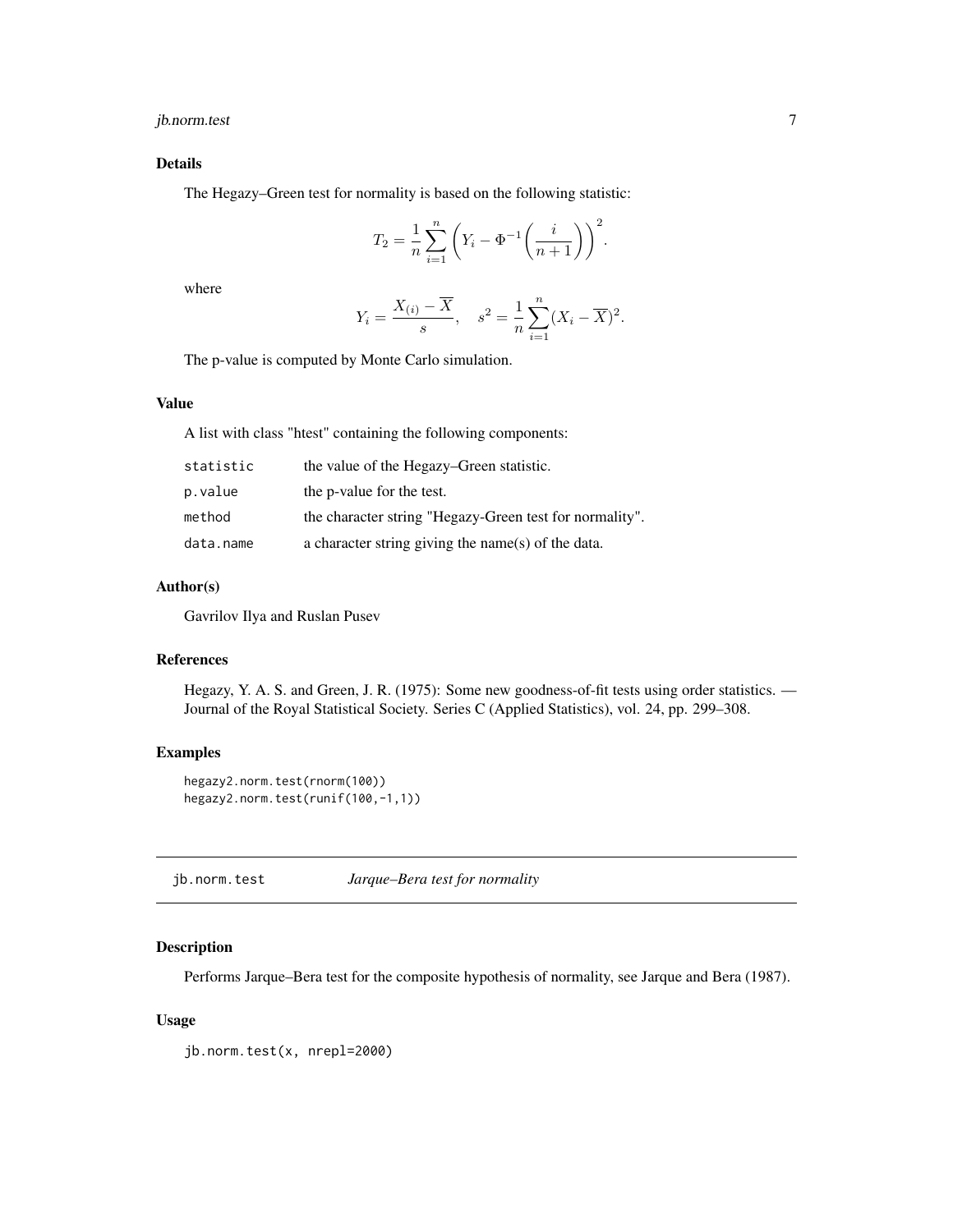#### Arguments

| X     | a numeric vector of data values.                      |
|-------|-------------------------------------------------------|
| nrepl | the number of replications in Monte Carlo simulation. |

# Details

The Jarque–Bera test for normality is based on the following statistic:

$$
JB = \frac{n}{6} \left( (\sqrt{b_1})^2 + \frac{(b_2 - 3)^2}{4} \right),
$$

where

$$
b_1 = \frac{\frac{1}{n}\sum_{i=1}^n (X_i - \overline{X})^3}{\frac{1}{n}(\sum_{i=1}^n (X_i - \overline{X})^2)^{3/2}},
$$

$$
b_2 = \frac{\frac{1}{n}\sum_{i=1}^n (X_i - \overline{X})^4}{\frac{1}{n}(\sum_{i=1}^n (X_i - \overline{X})^2)^2}.
$$

The p-value is computed by Monte Carlo simulation.

#### Value

A list with class "htest" containing the following components:

| statistic | the value of the Jarque–Bera statistic.                |
|-----------|--------------------------------------------------------|
| p.value   | the p-value for the test.                              |
| method    | the character string "Jarque-Bera test for normality". |
| data.name | a character string giving the name(s) of the data.     |

# Author(s)

Ilya Gavrilov and Ruslan Pusev

#### References

Jarque, C. M. and Bera, A. K. (1987): A test for normality of observations and regression residuals. — International Statistical Review, vol. 55, pp. 163–172.

# Examples

```
jb.norm.test(rnorm(100))
jb.norm.test(abs(runif(100,-2,5)))
```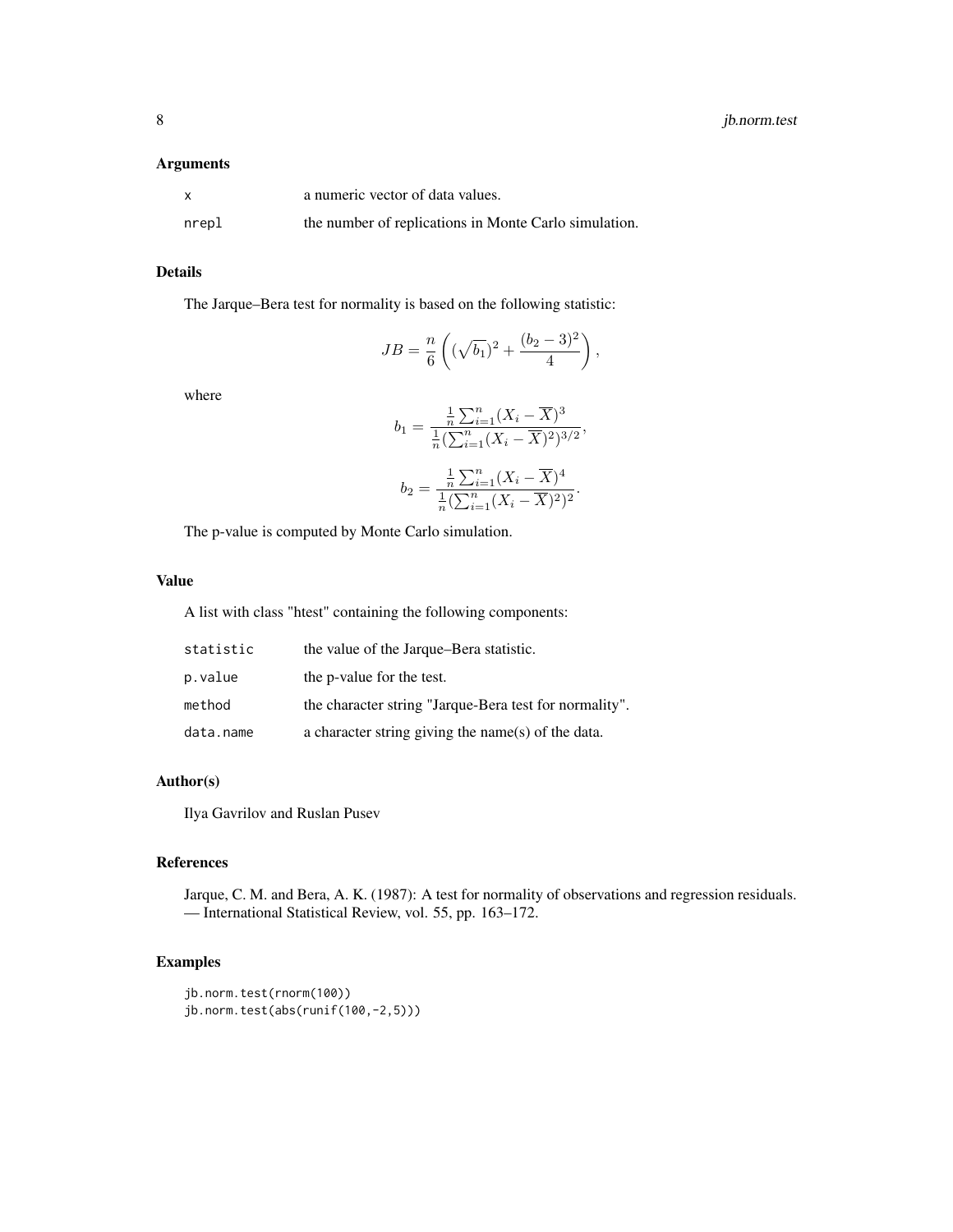#### <span id="page-8-0"></span>Description

Performs kurtosis test for the composite hypothesis of normality, see, e.g., Shapiro, Wilk and Chen (1968).

# Usage

```
kurtosis.norm.test(x, nrepl=2000)
```
#### Arguments

|       | a numeric vector of data values.                      |
|-------|-------------------------------------------------------|
| nrepl | the number of replications in Monte Carlo simulation. |

#### Details

The kurtosis test for normality is based on the following statistic:

$$
b_2 = \frac{\frac{1}{n} \sum_{i=1}^n (X_i - \overline{X})^4}{\left(\frac{1}{n} \sum_{i=1}^n (X_i - \overline{X})^2\right)^2},
$$

The p-value is computed by Monte Carlo simulation.

# Value

A list with class "htest" containing the following components:

| statistic | the value of the test statistic.                    |
|-----------|-----------------------------------------------------|
| p.value   | the p-value for the test.                           |
| method    | the character string "Kurtosis test for normality". |
| data.name | a character string giving the name(s) of the data.  |

#### Author(s)

Ilya Gavrilov and Ruslan Pusev

#### References

Shapiro, S. S., Wilk, M. B. and Chen, H. J. (1968): A comparative study of various tests for normality. — Journal of the American Statistical Association, vol. 63, pp. 1343–1372.

#### Examples

```
kurtosis.norm.test(rnorm(100))
kurtosis.norm.test(runif(100,-1,1))
```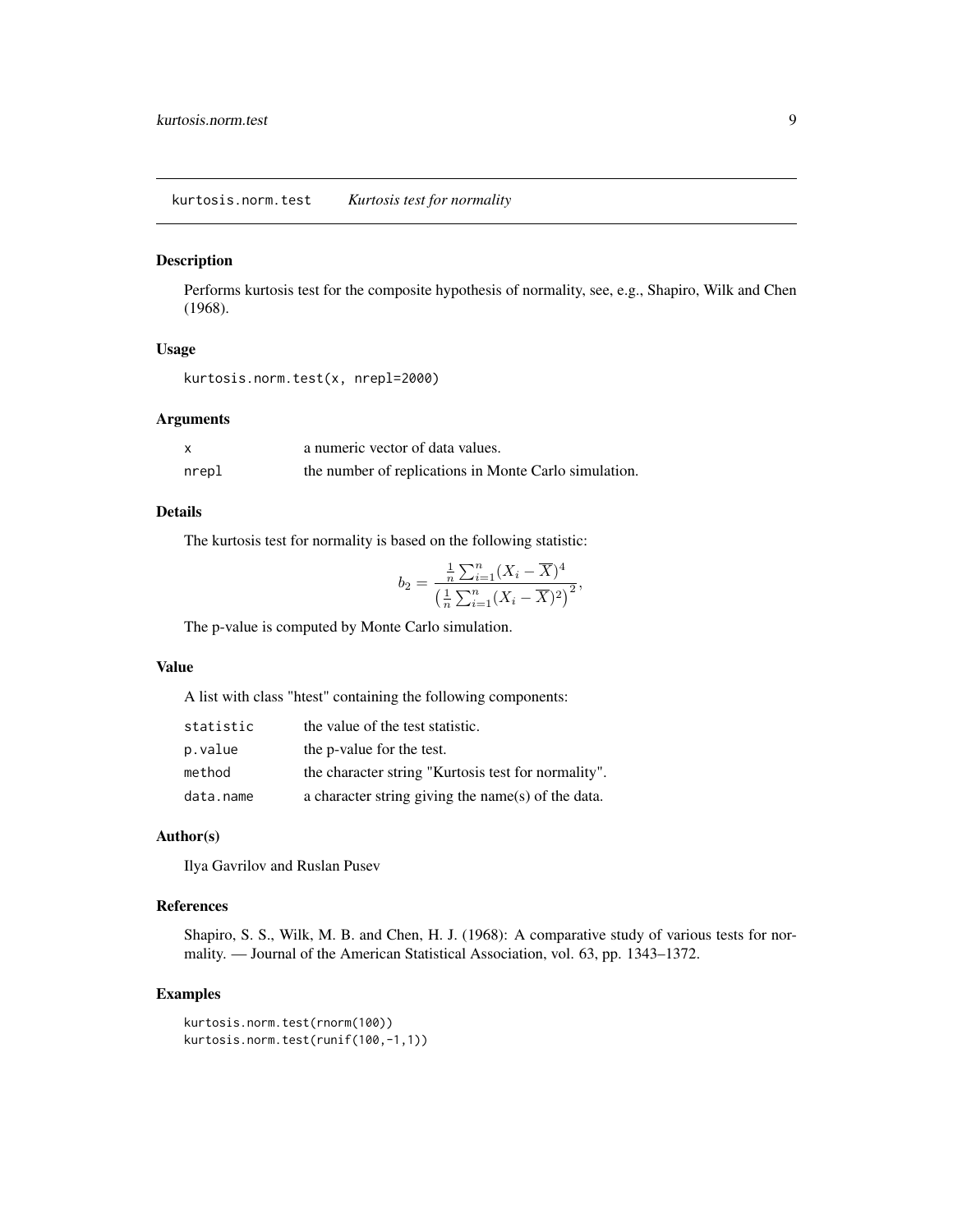<span id="page-9-0"></span>skewness.norm.test *Skewness test for normality*

#### Description

Performs skewness test for the composite hypothesis of normality, see, e.g., Shapiro, Wilk and Chen (1968).

#### Usage

```
skewness.norm.test(x, nrepl=2000)
```
#### Arguments

| X     | a numeric vector of data values.                      |
|-------|-------------------------------------------------------|
| nrepl | the number of replications in Monte Carlo simulation. |

#### Details

The skewness test for normality is based on the sample skewness:

$$
\sqrt{b_1} = \frac{\frac{1}{n}\sum_{i=1}^n (X_i - \overline{X})^3}{\left(\frac{1}{n}\sum_{i=1}^n (X_i - \overline{X})^2\right)^{3/2}},
$$

The p-value is computed by Monte Carlo simulation.

# Value

A list with class "htest" containing the following components:

| statistic | the value of the sample skewness.                   |
|-----------|-----------------------------------------------------|
| p.value   | the p-value for the test.                           |
| method    | the character string "Skewness test for normality". |
| data.name | a character string giving the name(s) of the data.  |

#### Author(s)

Ilya Gavrilov and Ruslan Pusev

#### References

Shapiro, S. S., Wilk, M. B. and Chen, H. J. (1968): A comparative study of various tests for normality. — Journal of the American Statistical Association, vol. 63, pp. 1343–1372.

#### Examples

```
skewness.norm.test(rnorm(100))
skewness.norm.test(abs(runif(100,-2,5)))
```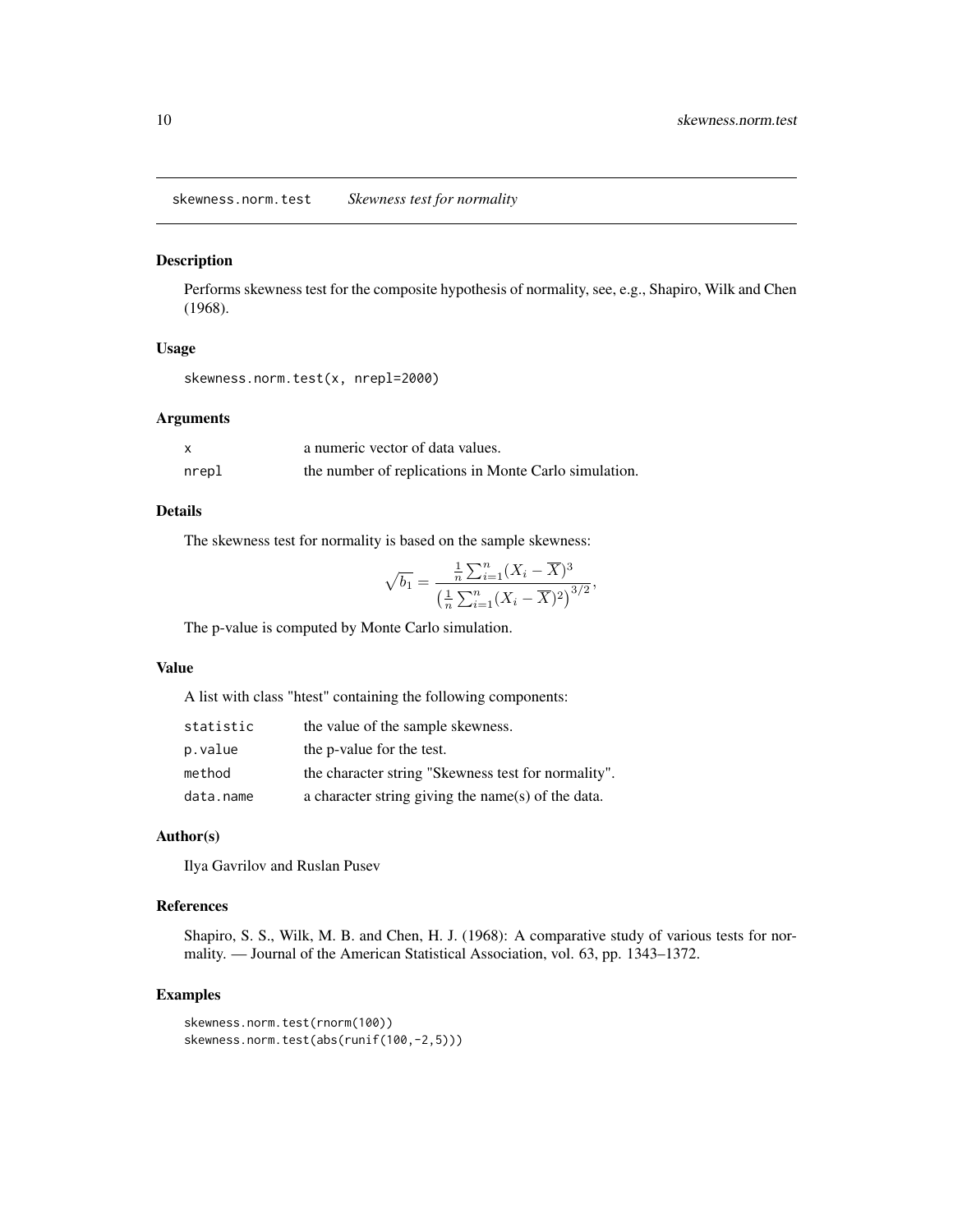<span id="page-10-0"></span>spiegelhalter.norm.test

*Spiegelhalter test for normality*

#### Description

Performs Spiegelhalter test for the composite hypothesis of normality, see Spiegelhalter (1977).

#### Usage

```
spiegelhalter.norm.test(x, nrepl=2000)
```
#### Arguments

|       | a numeric vector of data values.                      |
|-------|-------------------------------------------------------|
| nrepl | the number of replications in Monte Carlo simulation. |

#### Details

The Spiegelhalter test for normality is based on the following statistic:

$$
T = \left( (c_n u)^{-(n-1)} + g^{-(n-1)} \right)^{1/(n-1)},
$$

where

$$
u = \frac{X_{(n)} - X_{(1)}}{s}, \quad g = \frac{\sum_{i=1}^{n} |X_i - \overline{X}|}{s\sqrt{n(n-1)}}, \quad c_n = \frac{(n!)^{1/(n-1)}}{2n}, \quad s^2 = \frac{1}{n-1} \sum_{i=1}^{n} (X_i - \overline{X})^2.
$$

The p-value is computed by Monte Carlo simulation.

#### Value

A list with class "htest" containing the following components:

| statistic | the value of the Geary statistic.                        |
|-----------|----------------------------------------------------------|
| p.value   | the p-value for the test.                                |
| method    | the character string "Spiegelhalter test for normality". |
| data.name | a character string giving the name(s) of the data.       |

# Author(s)

Ilya Gavrilov and Ruslan Pusev

#### References

Spiegelhalter, D. J. (1977): A test for normality against symmetric alternatives. — Biometrika, vol. 64, pp. 415–418.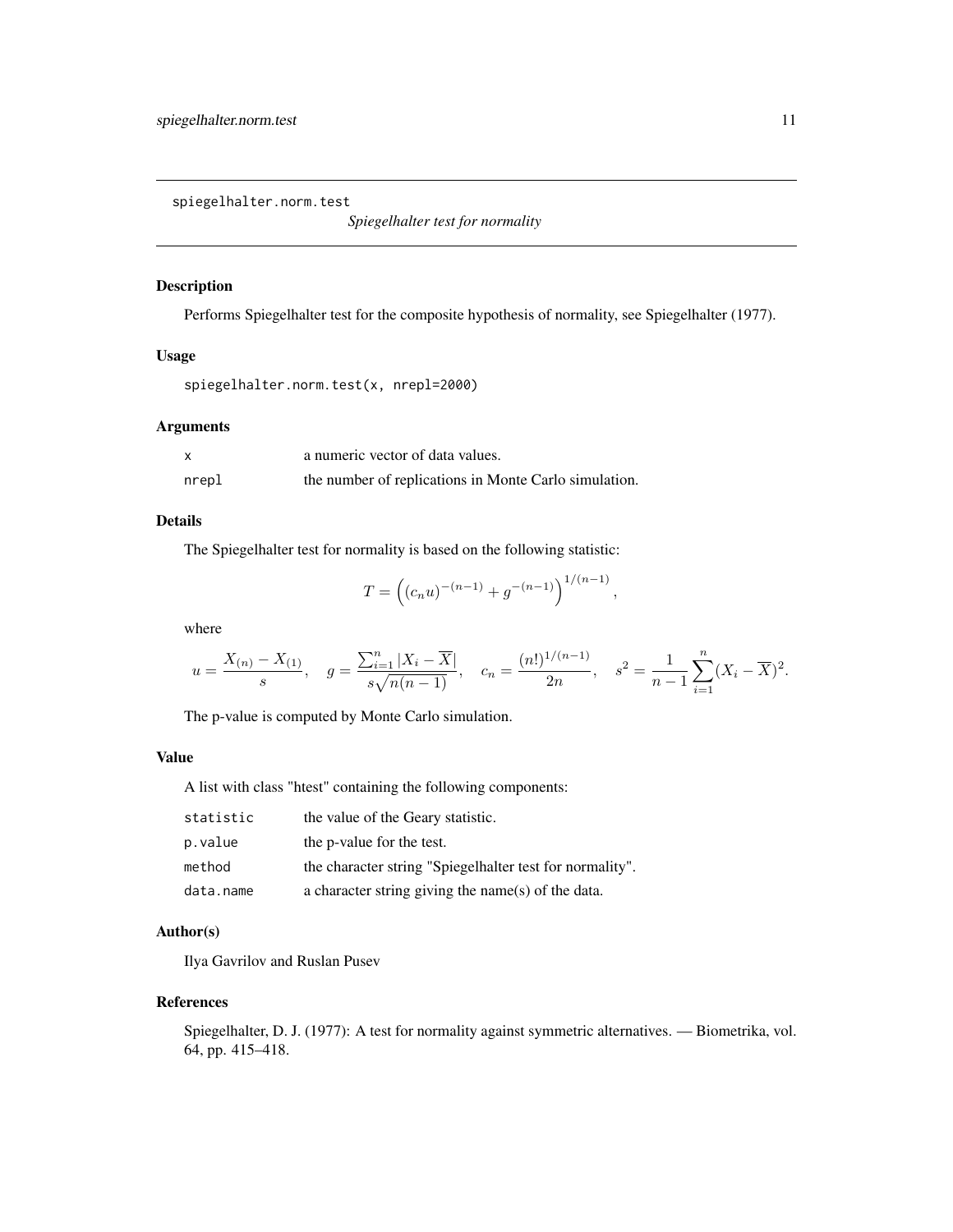#### Examples

```
spiegelhalter.norm.test(rnorm(100))
spiegelhalter.norm.test(rexp(100))
```
#### wb.norm.test *Weisberg–Bingham test for normality*

# Description

Performs Weisberg–Bingham test for the composite hypothesis of normality, see Weisberg and Bingham (1975).

# Usage

wb.norm.test(x, nrepl=2000)

# Arguments

|       | a numeric vector of data values.                      |
|-------|-------------------------------------------------------|
| nrepl | the number of replications in Monte Carlo simulation. |

#### Details

The Weisberg–Bingham test for normality is based on the following statistic:

$$
WB = \frac{\left(\sum_{i=1}^{n} m_i X_{(i)}\right)^2 / \sum_{i=1}^{n} m_i^2}{\sum_{i=1}^{n} (X_i - \overline{X})^2},
$$

where

$$
m_i = \Phi^{-1} \left( \frac{i - 3/8}{n + 1/4} \right).
$$

The p-value is computed by Monte Carlo simulation.

# Value

A list with class "htest" containing the following components:

| statistic | the value of the Weisberg-Bingham statistic.                |
|-----------|-------------------------------------------------------------|
| p.value   | the p-value for the test.                                   |
| method    | the character string "Weisberg-Bingham test for normality". |
| data.name | a character string giving the name(s) of the data.          |

#### Author(s)

Ilya Gavrilov and Ruslan Pusev

<span id="page-11-0"></span>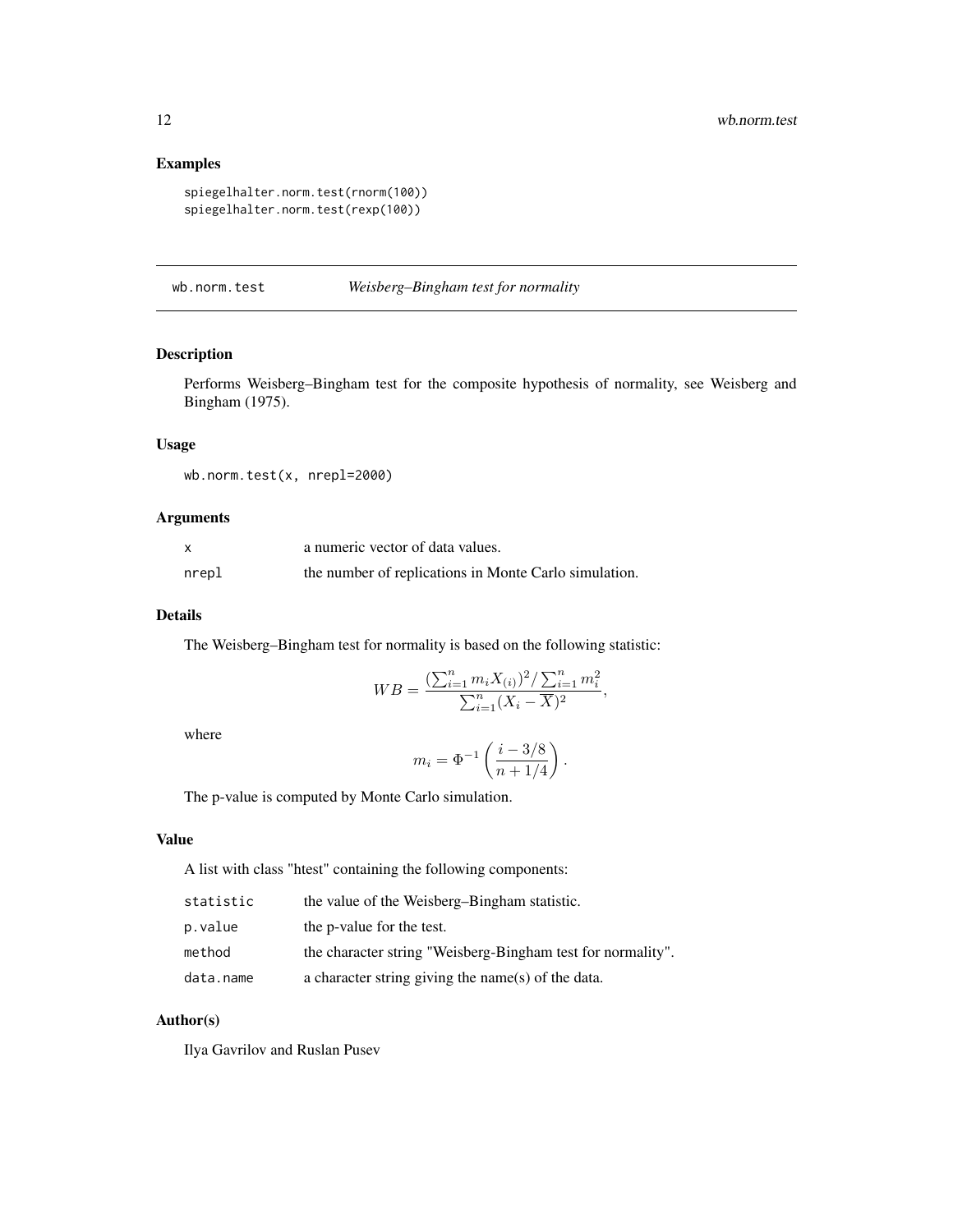# wb.norm.test 13

# References

Weisberg, S. and Bingham, C. (1975): An approximate analysis of variance test for non-normality suitable for machine calculation. — Technometrics, vol. 17, pp. 133–134.

# Examples

wb.norm.test(rnorm(100)) wb.norm.test(runif(100,-1,1))